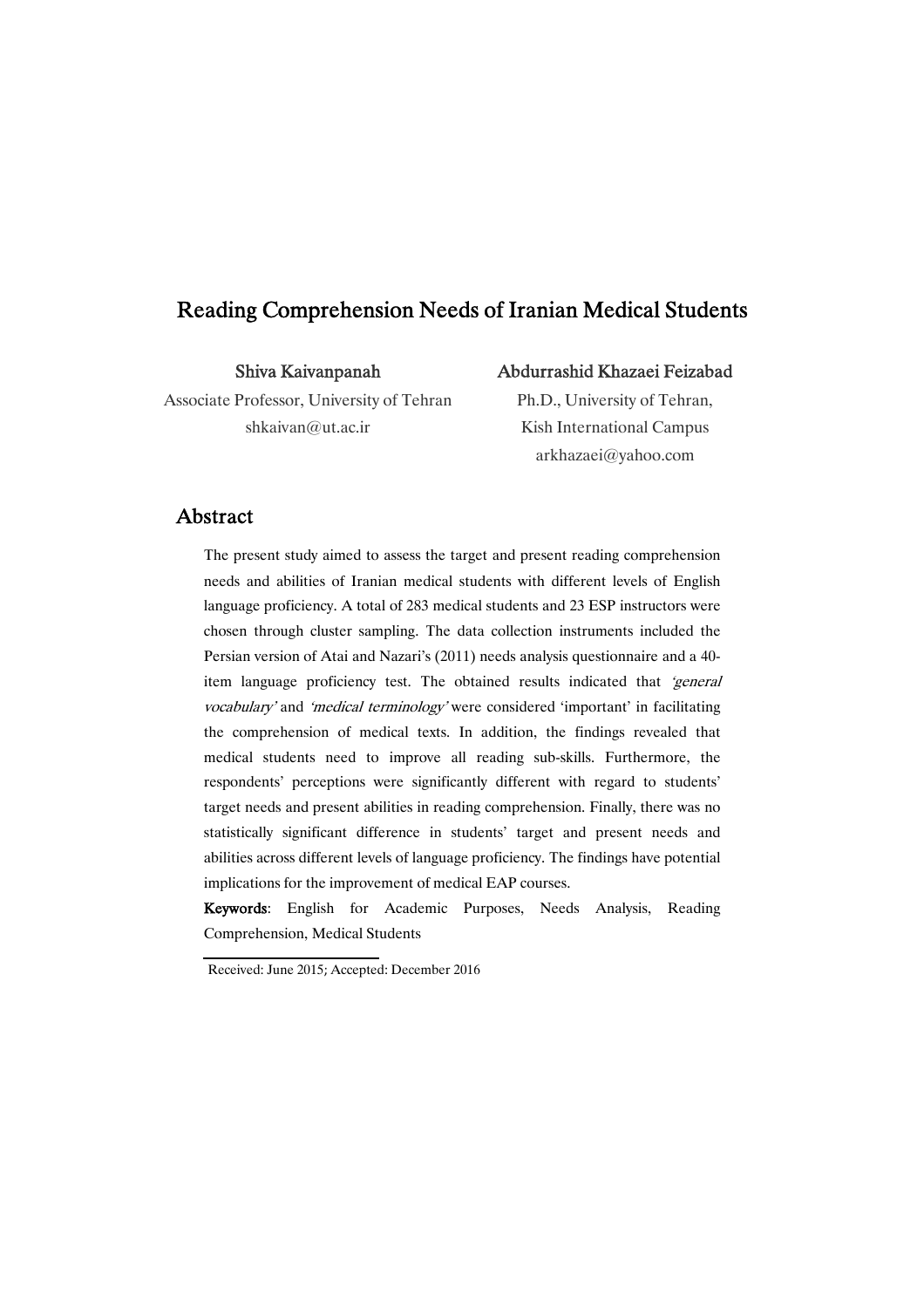# 1. Introduction

Similar to many other countries, English for Academic Purposes (EAP) has a basic role in Iranian higher education system; in fact, students in almost all fields have to take language courses as well as some specialized courses in English. Although the primary language of instruction in Iran is Persian, discipline-based EAP programs are compulsory courses at universities (Atai & Shoja, 2011). Investigation on these courses, then, can be of great importance. Based on the extensive use of these EAP courses in the Iranian academic context, several studies have attempted to identify academic English problems of medical students (e.g., Atai & Anbarshahi, 2003; Ghalandari & Talebinejad, 2012; Hessamy & Mohebi, 2014; Jafari & Shokrpour, 2012a; Vosoughi, Sharifabad, & Raftari, 2013; Zarein-Dolab, 2009). However, few studies have analyzed the reading comprehension needs of medical students through exploring the perceptions of medical students and instructors. Therefore, the present study aimed to investigate the target and present reading comprehension needs of medical students in Iran by analyzing the viewpoints of medical students in different stages and their instructors.

# 2.Background

English for Specific Purposes (ESP) originated in the late 1960s and early 1970s as a response to the growing predominance of English in academia and international commerce (Howatt & Widdowson, 2004). Hyland (2006) asserts that EAP, as a branch of ESP, had a rapid evolution to the extent that in the beginning of the  $21<sup>st</sup>$  century it turned into a major force in English language teaching and research around the world and was then situated at the forefront of theory development and innovative practice in teaching English as a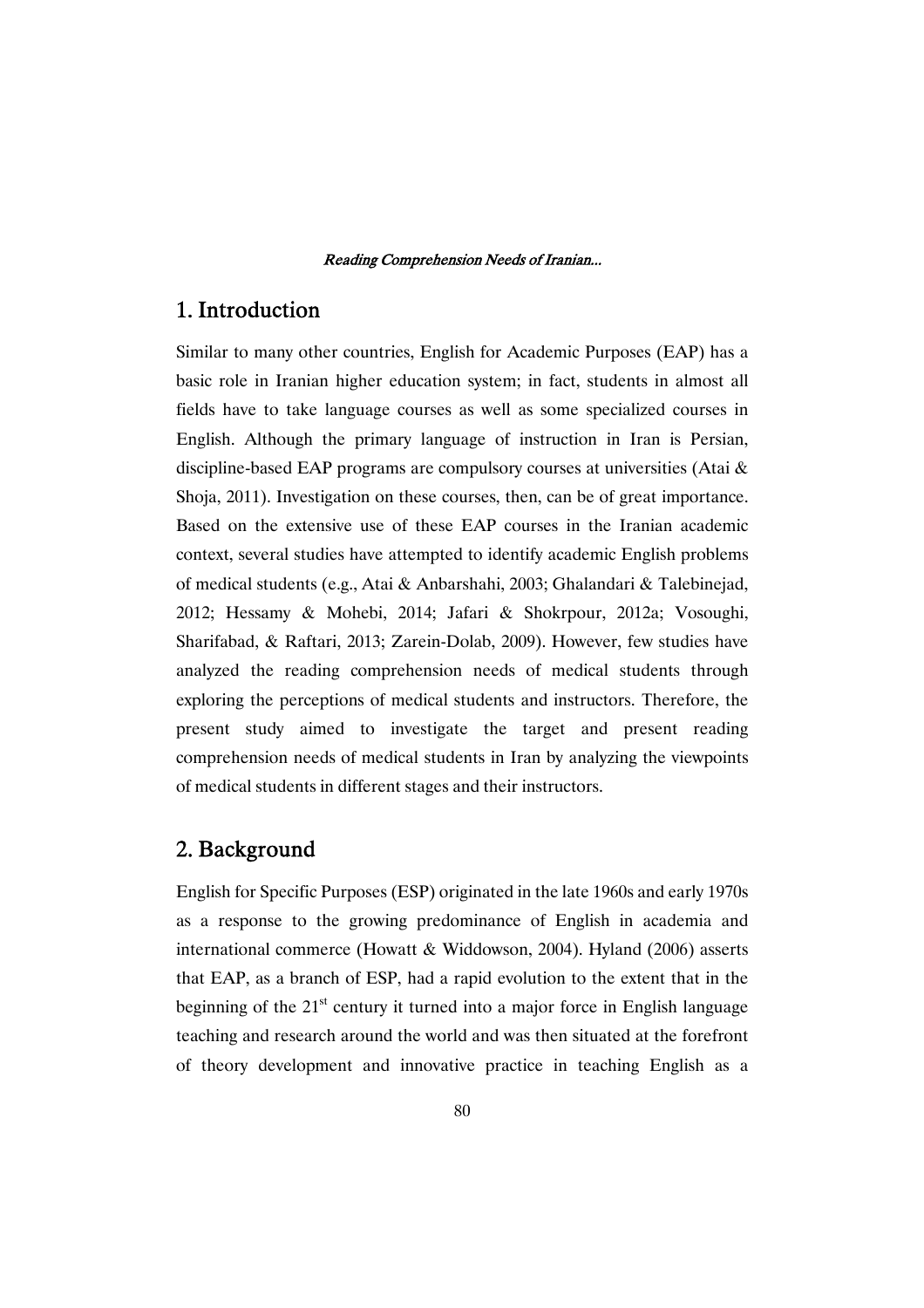second/foreign language. Meanwhile, needs analysis is at the heart of ESP course design (Bosher & Smalkoski, 2002; Jordan, 1997) and is considered a major step in the process of planning and designing these courses (Bachman & Palmer, 1996; Dudley-Evans & St John, 1998; Hyland, 2006; Long, 2005; Richards, 2001; Lytle, 1988). Curriculum can be developed by addressing the learners' needs, a fact, which is required for teachers to be successful in their teaching practices. In fact, what distinguishes General English from English for Specific Purposed (ESP) is "the awareness of the need" (Hutchinson & Waters, 1987, p. 53). As Hamp-Lyons (2001)argues, General English begins with the language while EAP begins with the learner and the situation.

With regard to the importance of needs analysis, Jordan (1997) states that, "needs analysis should be the starting point for devising syllabuses, courses, materials, and the kind of teaching and learning that takes place"(p. 22). Target Situation Analysis (TSA) and Present Situation Analysis (PSA) are two approaches to needs analysis (Jordan, 1997). While TSA focuses on deciding what learners need to be like at the end of the language course, PSA tries to find out what they are like at the beginning of the course. Hutchinson and Waters (1987) introduced a comprehensive framework for TSA which was comprised of a list of questions. Making attempts to provide answers for these questions from variety of sources helps the researcher to arrive at a satisfactory profile of the target needs of the learners. PSA can be considered as a complement to target situation analysis (Jordan, 1997; Robinson, 1991). Jordan (1997) argues that a satisfactory outcome of needs analysis will require a combination of both TSA and PSA.

Review of needs analysis studies in Iranian context is twofold. First, it suggests that needs may be field dependent so that dissimilarities can be partly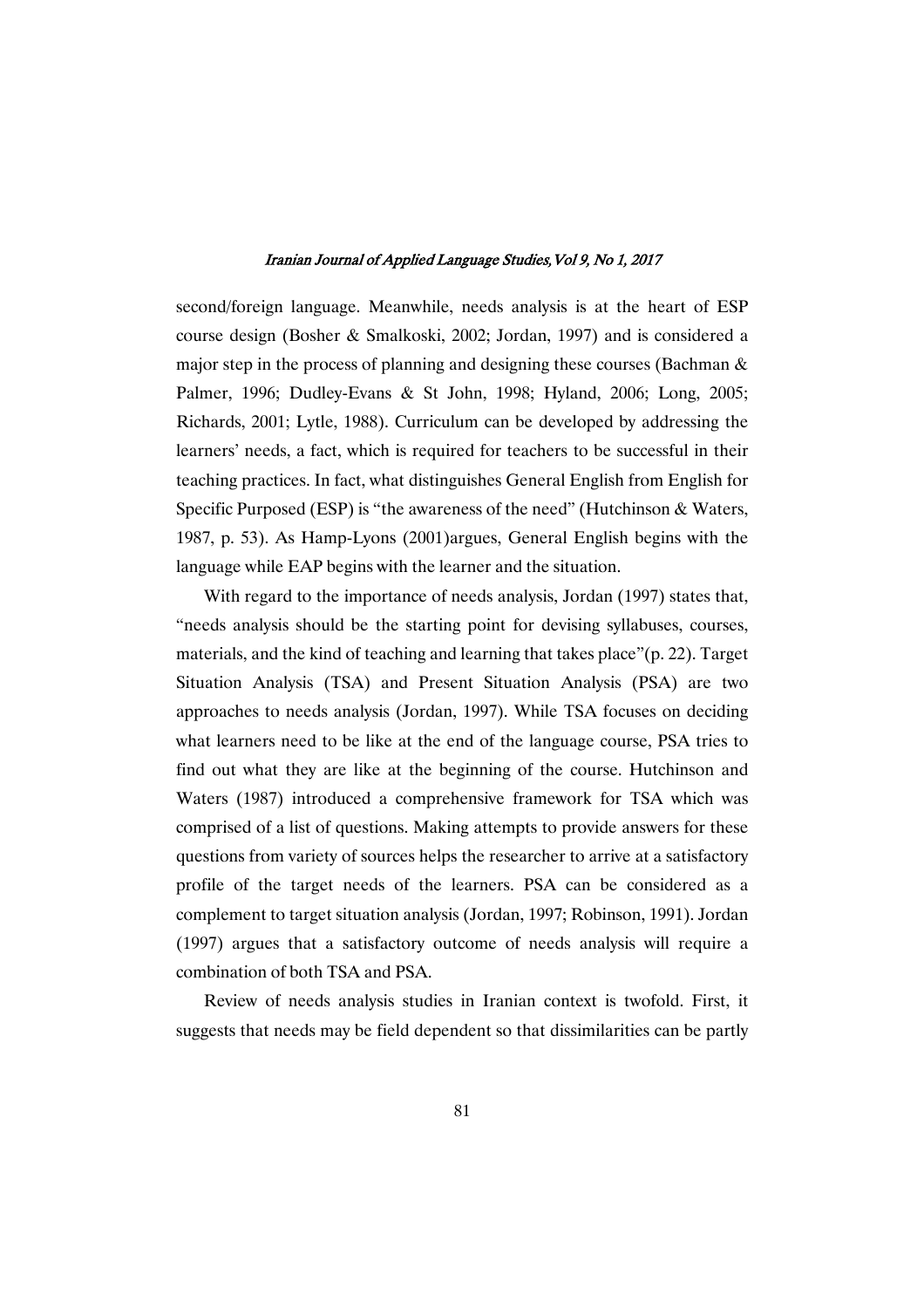attributed to the different majors of the learners. Second, it illuminates the areas in medical context which require investigations.

| Study (year) | Objectives                   | Participants                    | Findings                    | Limitations   |  |
|--------------|------------------------------|---------------------------------|-----------------------------|---------------|--|
| Rostami      | investigate<br>to            | chemistry students<br>90        | English: very important     | Limited<br>to |  |
| &Zafarghandi | chemistry<br>students'       | and 20 instructors at the       | in education and work       | chemistry     |  |
| (2014)       | and<br>instructors'          | Chemistry Colleges of           | Reading:<br>the<br>highest  | students      |  |
|              | of<br>perceptions<br>the     | Guilan and Tehran, Iran         | skill<br>vocabulary<br>and  |               |  |
|              | English<br>language          |                                 | reading speed: the main;    |               |  |
|              | $\sigma$ f<br>these<br>needs |                                 | writing<br>and<br>reading   |               |  |
|              | chemistry students.          |                                 | skills:<br>the<br>slightest |               |  |
|              |                              |                                 | importance                  |               |  |
| Mazdayasna   | investigating<br>the         | 320<br>stakeholders:            | students<br>are<br>not      | English       |  |
| &Noori       | academic<br>learning         | 252undergraduate,<br>51         | adequately<br>equipped      | students      |  |
| (2014)       | of<br>Iranian<br>needs       | graduates,<br>7English          | with<br>learning<br>and     | were studied  |  |
|              | undergraduate                | literature instructors, 10      | communication               |               |  |
|              | students of English          | language instructors            | strategies during<br>their  |               |  |
|              | Language<br>and              |                                 | academic<br>and<br>pre-     |               |  |
|              | Literature                   |                                 | academic studies            |               |  |
| Dehnad,      | To assess the reading        | 67<br>people:<br>56             | there was a discrepancy     | Post          |  |
| Bagherzadeh, | and writing needs of         | postgraduates, 5 heads          | between students' and       | graduates     |  |
| Bigdeli,     | postgraduate students        | of                              | instructors' perception     | were studied  |  |
| Hatami.      | in ESP courses on the        | departments,<br><b>ESP</b><br>5 | of learners' needs and      |               |  |
| &Hosseini    | of<br>critical<br>basis      | instructors,1executive          | the<br>assumed<br>needs     |               |  |
| (2014)       | approach                     | manager at the Ministry         | appearing in the syllabi    |               |  |
|              | to needs analysis            | of Health in Iran               |                             |               |  |
| Atai &Shoja  | To assess the present        | 231<br>undergraduates,          | Written<br>skills<br>and    | Limited<br>to |  |
| (2011)       | and target situation         | 30graduates,20computer          | language<br>components      | computer      |  |
|              | academic<br>language         | engineering instructors;        | important.<br>are           | students      |  |
|              | of<br>needs                  | 15 ESP instructors at           | Undergraduates:<br>need     |               |  |
|              | undergraduate                | major<br>Iranian<br>three       | general English<br>more     |               |  |
|              | students of computer         | universities                    | specific<br>highly<br>than  |               |  |
|              | engineering                  |                                 | academic English            |               |  |

Table 1.Needs Analysis Studies in the Iranian Context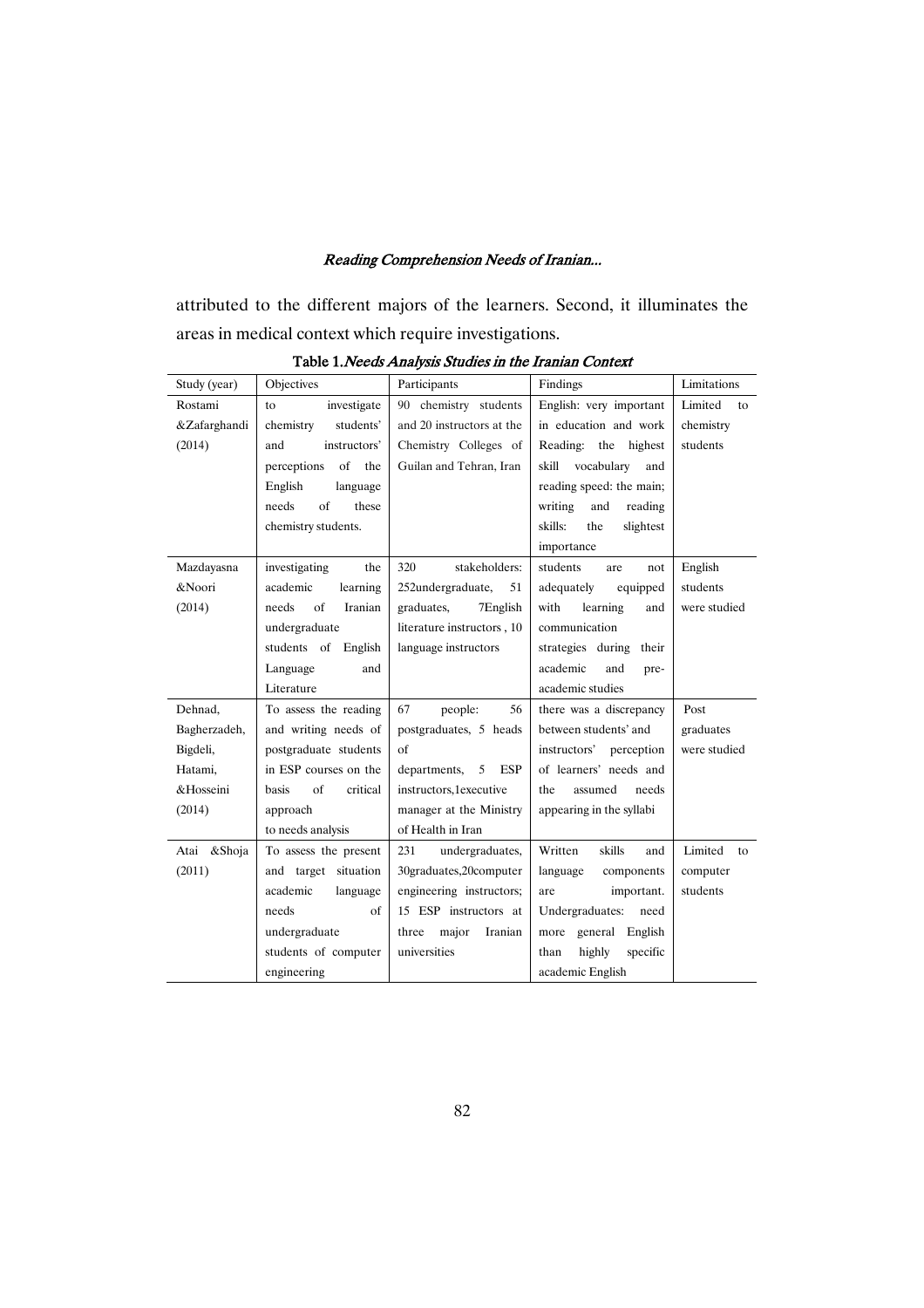| Atai &Nazari | To assess target and     | 15 content teachers, 10  | 'skimming texts', 'using    | Limited<br>to  |
|--------------|--------------------------|--------------------------|-----------------------------|----------------|
| (2011)       | present<br>reading       | EAP                      | bilingual<br>general        | Health         |
|              | comprehension needs      | teachers, 15 graduate    | dictionaries',<br>'scanning | Information    |
|              | of EAP students of       | students<br>,180         | texts',<br>HIM              | Management     |
|              | Information<br>Health    | undergraduate students   | terminologies', 'guessing   |                |
|              | Management               | majoring in HIM at       | meanings of words', and     |                |
|              |                          | three major medical      | 'understanding<br>main      |                |
|              |                          | universities,<br>Tehran, | ideas: either' important'   |                |
|              |                          | Iran                     | or 'very important' to      |                |
|              |                          |                          | students' success by all    |                |
|              |                          |                          | participants.<br>the        |                |
|              |                          |                          | undergraduates' GEP, in     |                |
|              |                          |                          | general,<br>and<br>reading  |                |
|              |                          |                          | comprehension,<br>in        |                |
|              |                          |                          | particular, is lower than   |                |
|              |                          |                          | required                    |                |
| Eslami       | describe<br>the<br>to    | EAP<br>students<br>693   | Discrepancy<br>between      | Students of    |
| (2010)       | perception of EAP        | different<br>majoring in | perceptions<br>the<br>οf    | different      |
|              | students<br>and          | academic fields and 37   | different EAP learners      | fields<br>were |
|              | instructors toward the   | instructors              | and instructors             | studied        |
|              | problematic areas in     |                          |                             |                |
|              | EAP programs             |                          |                             |                |
| Mazdayasna   | investigate<br>to<br>the | 681<br>undergraduate     | Most students: need to      | Only nursing   |
| &Tahririan   | foreign<br>language      | students as well as 168  | the<br>foreign<br>master    | and            |
| (2008)       | learning<br>needs<br>of  | subject-specific         | language before their       | midwifery      |
|              | undergraduate            | instructors and 6 EFL    | specialized<br>courses.     | students       |
|              | sciences<br>medical      | instructors              | Over<br>one-third           | were studied   |
|              | students studying in     |                          | dissatisfied with crowded   |                |
|              | faculties of nursing     |                          | teaching<br>classes,        |                |
|              | and midwifery in Iran    |                          | methodology, evaluation     |                |
|              |                          |                          | method,<br>amount<br>of     |                |
|              |                          |                          | foreign culture in the      |                |
|              |                          |                          | class and content of the    |                |
|              |                          |                          | textbook.<br>Subject-       |                |
|              |                          |                          | specific<br>instructors:    |                |
|              |                          |                          | dissatisfied<br>with their  |                |
|              |                          |                          | students' language skills   |                |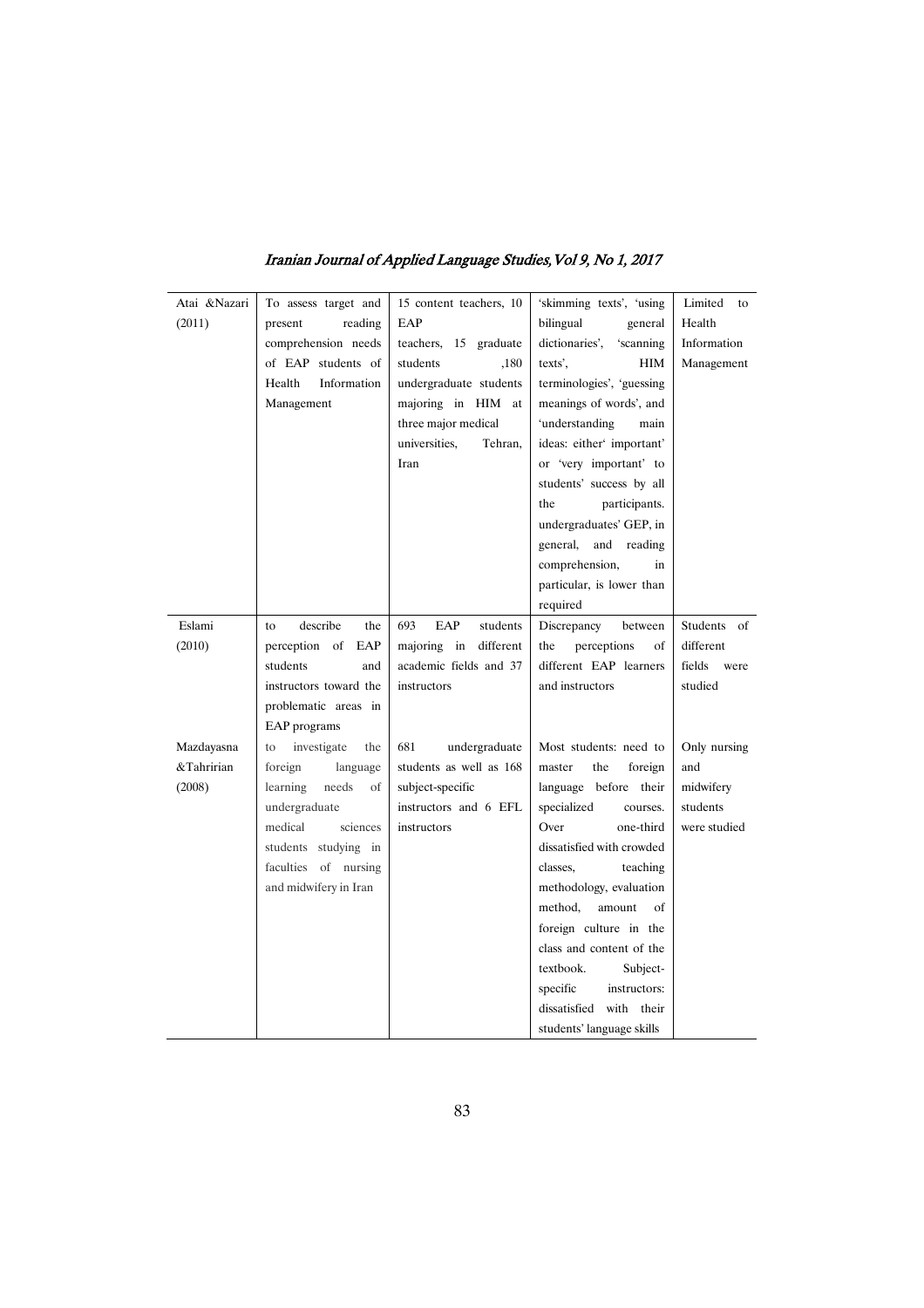Although reading comprehension in English is the most important skill and the main concern of ESP instructors and students in the Iranian academic context (Jafari & Shokrpour, 2012b; Sajadi & Oghabi, 2011; Tabatabaei, 2007), none of these needs analysis studies, to the best of the researchers' knowledge, has examined the present and target reading comprehension needs of Iranian medical students. The present study, therefore, was designed to assess medical students' reading comprehension needs from students' and their instructors' perspectives. More specifically, the following research questions guided this study:

- 1. What are the reading comprehension needs of Iranian medical students as perceived by different takeholders (i.e., basic sciences students and postbasic science students, EAP instructors, and content instructors)?
- 2. Is there any significant difference among the four groups of stakeholders regarding their perceptions of the medical students' target and present reading comprehension needs?
- 3. Do students with different reading proficiency levels have the same target and present reading comprehension needs?

## 3.Method

## 3.1.Participants

Medical students of different stages at Zahedan University of Medical Sciences, EAP instructors and content instructors (CI) in the 2015-2016academic year participated in the present study. Medical students are the students who are going to be general practitioners after about seven years studying medicine. Of 306 participants, 283 were medical students with a mean age of 21.49 years (males=126, females=157), and 23 instructors (9 EAP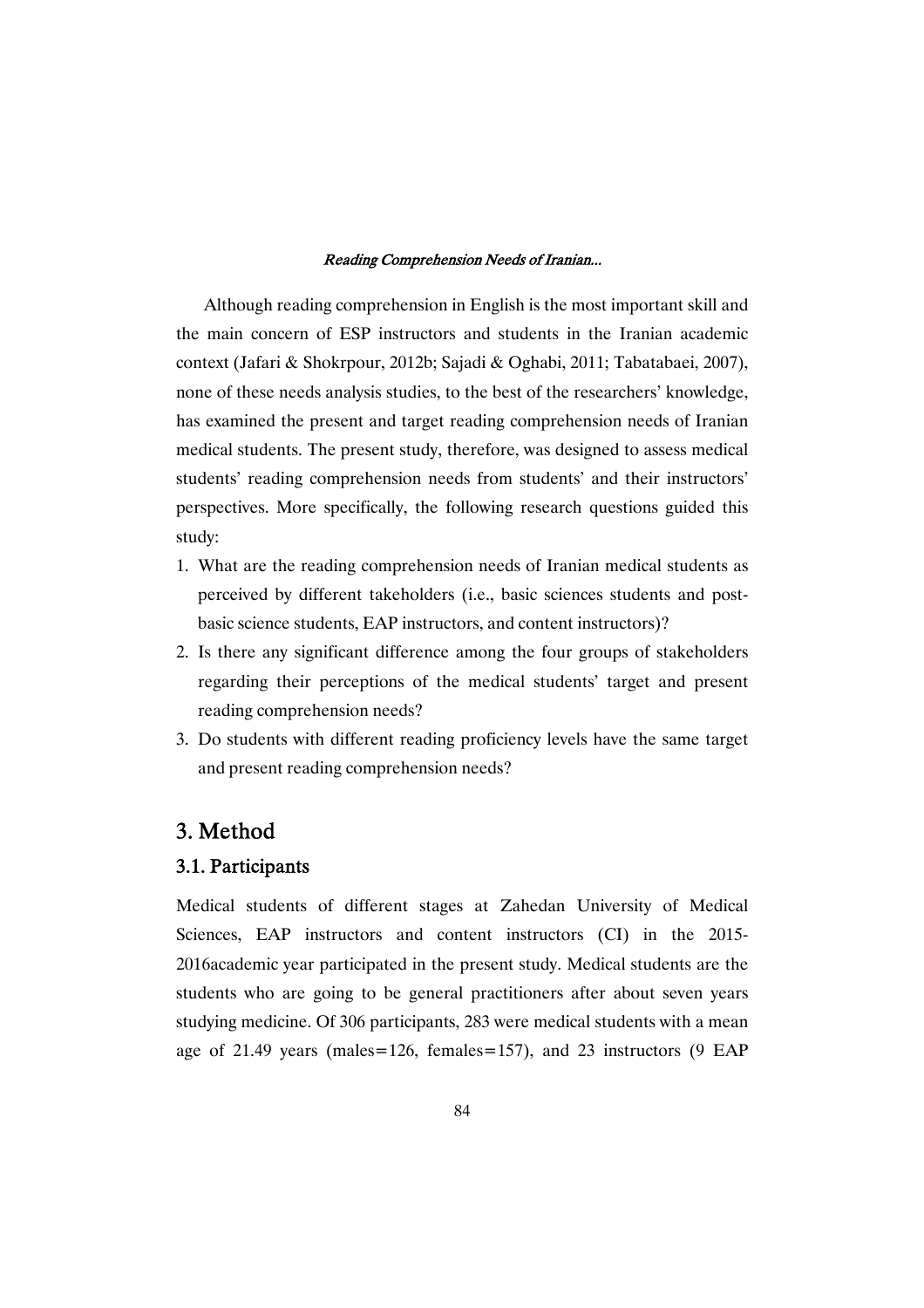instructors and 14 content instructors (CI)) with a mean age of 47.39 years and at least 10 years of teaching experience.

Students were classified into two groups of Basic Sciences Stage students (BSS) who were taking their  $5<sup>th</sup>$  or below semesters (n=188) and Post-Basic Sciences Stage students (PBS) who had completed at least 5 semesters  $(n=95)$ . The students were placed in these two categories since in the first 5 semesters, medical students complete their Basic Sciences Stage and in Zahedan University of Medical Sciences they take a course of either general or specialized English in any of those five semesters; from semester 6 upwards, they no longer take English courses and are seriously required to be able to cope with the reading of English medical texts employing the reading sub-skills that they have possibly acquired in their previous English classes.

### 3.2.Instruments

Persian translation of the needs analysis questionnaire developed by Atai and Nazari (2011) was used to identify reading comprehension needs of the medical students. The first part of the questionnaire with 20 items addresses students' target needs in reading comprehension using a four-point Likert scale (Not important=1, Rather important=2, Important=3, Very important=4), and the second part containing 27 items deals with students' present reading comprehension skills using a five-point Likert scale (I can't=1, Not good=2, Need improvement=3, I can do=4,  $Good=5$ ). The questionnaire was piloted with 51 medical students in the same university. Using Cronbach's alpha, the reliability of the instrument turned out to be 0.74. A slightly modified version of the same questionnaire was completed by both groups of the instructors.

The second instrument was a quick placement test, developed by the University of Cambridge Local Examination Syndicate (2001) was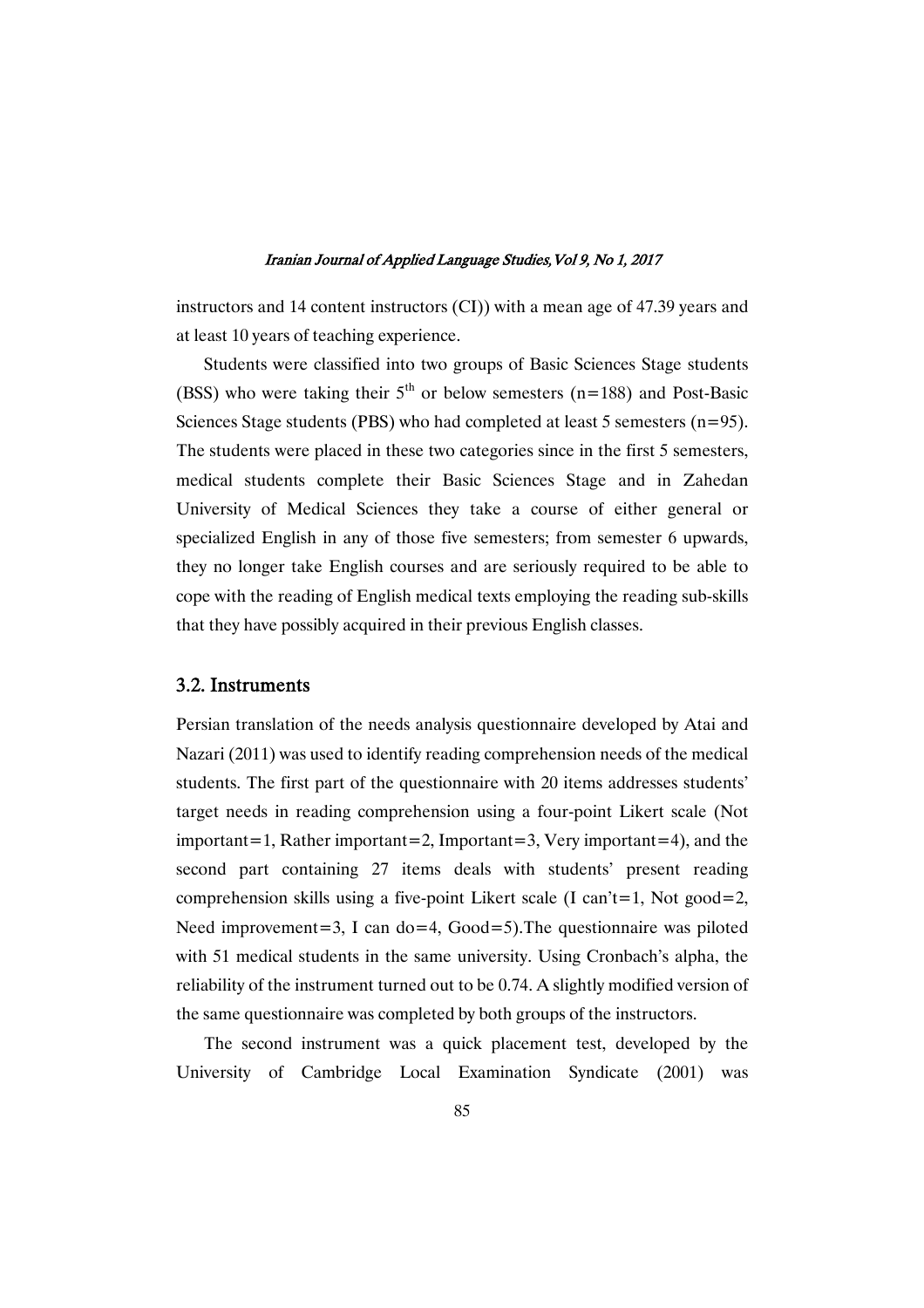administered to the students to evaluate their general English proficiency. The test contains 40 items, comprising 15 vocabulary items, 15 grammar items, and 10 cloze test items. According to the instruction of the test, the participants were divided into the following four groups based on their scores on the test (Table 2)

| <b>LEVEL</b>         | Paper and Pen Test Score |
|----------------------|--------------------------|
| 0 Beginner           | $0-15$                   |
| 1 Elementary         | 16-23                    |
| 2 Lower intermediate | 24-30                    |
| 3 Upper intermediate | 31-40                    |

Table 2. Level of General English Proficiency Based on the Quick Placement Test

## 3.3.Procedures

Data were collected in November and December, 2015. Initially, in order to minimize any misunderstanding by the respondents, the questionnaire was translated from English into Persian. After the participants completed the questionnaire, and in a single session, the quick placement test was administered to them. They had 30 minutes to take the test. The EAP and CI instructors also completed the questionnaire in their offices. All questionnaire were completed and collected the same or following day. The collected data were submitted to SPSS (version 23) for further analyses.

# 4.Results

This study examined target and present reading comprehension needs of Iranian medical students in Iran from the viewpoints of different stakeholders including the four groups of participants (BSS and PBS students, CI and EAP instructors). The first research question probed the target and present reading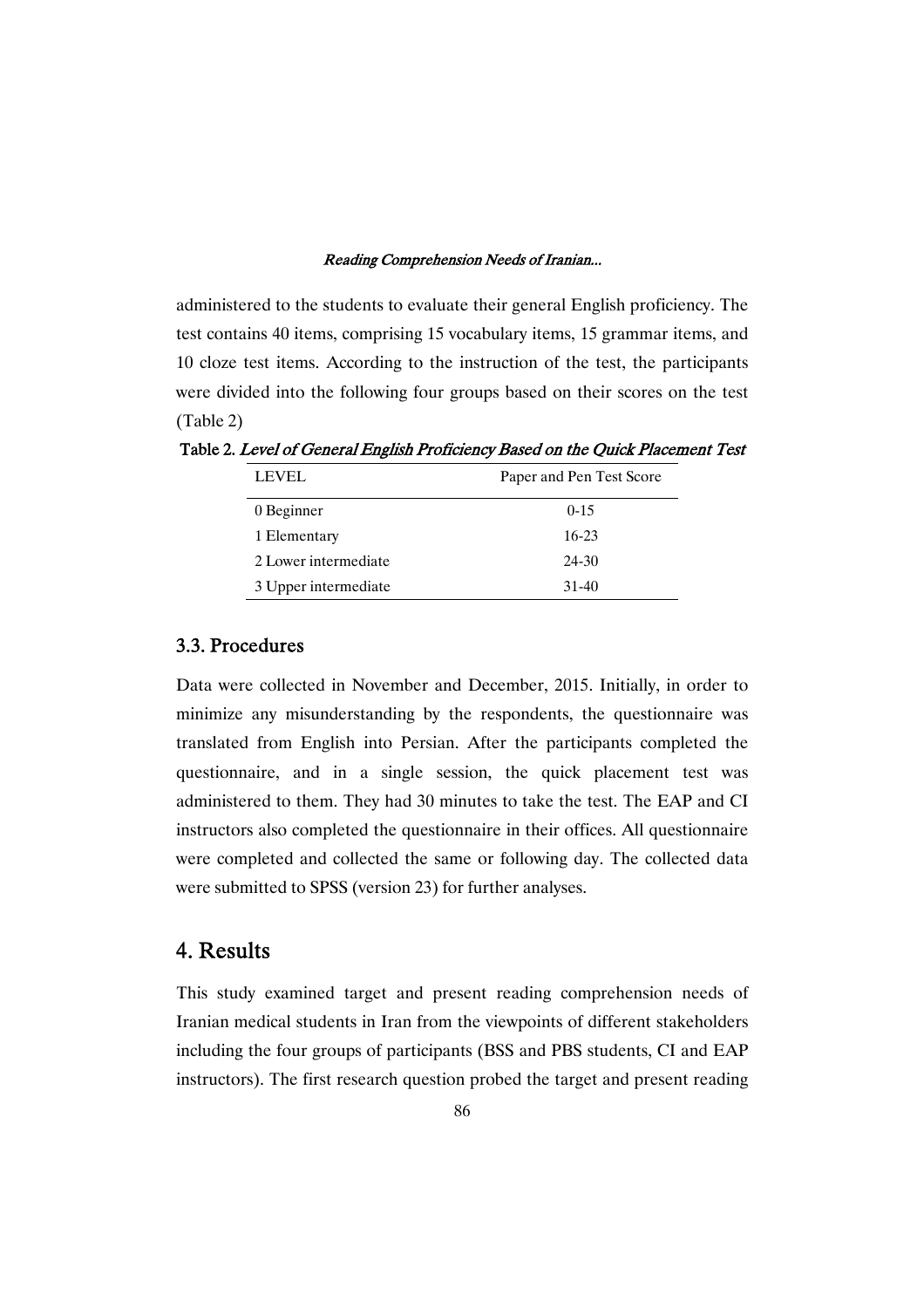comprehension needs of the medical students from the perceptions of different participants presented in Tables 3, 4, and 5. As it is shown in Table 3,of all 20 reading comprehension sub-skills on target needs, 'general vocabulary knowledge' was considered important and 'knowledge of medical terminology', 'Guessing the meaning of unknown words using the context', and 'Understanding the main idea of the sentences 'were considered 'very important' by almost all participants.

| Sub-skills                                   | Degrees                             | of | <b>BSS</b> | <b>PBS</b> | EAP     | <b>CI</b> |
|----------------------------------------------|-------------------------------------|----|------------|------------|---------|-----------|
|                                              | importance                          |    |            |            |         |           |
| General vocabulary knowledge                 | Very important                      |    | 46.8       | 27.4       | 22.2    | 21.4      |
|                                              | Important                           |    | 31.9       | 48.4       | 55.6    | 64.3      |
|                                              | Rather important                    |    | 17.6       | 18.9       | $0.0\,$ | 14.3      |
|                                              | Not important                       |    | 3.7        | 5.3        | 22.2    | 0.0       |
|                                              | Very important                      |    | 43.9       | 48.4       | 55.6    | 85.7      |
| Medical terminology                          | Important                           |    | 40.1       | 33.7       | 22.2    | 14.3      |
|                                              | Rather important                    |    | 15.0       | 12.6       | 0.0     | 0.0       |
|                                              | Not important                       |    | 1.1        | 5.3        | 22.2    | 0.0       |
| Guessing the meaning                         | Very important                      |    | 38.8       | 35.8       | 55.6    | 50.0      |
|                                              | Important                           |    | 44.1       | 40.0       | 22.2    | 42.9      |
|                                              | Rather important                    |    | 14.4       | 17.9       | $0.0\,$ | 7.1       |
|                                              | Not important                       |    | 2.7        | 6.3        | 22.2    | 0.0       |
| Understanding the main idea of the sentences | Very important                      |    | 44.9       | 44.4       | 44.2    | 64.3      |
|                                              | Important                           |    | 38.0       | 40.0       | 33.3    | 35.7      |
|                                              | Rather important                    |    | 13.4       | 11.6       | 0.0     | 0.0       |
|                                              | Not important                       |    | 3.7        | 4.2        | 22.2    | 0.0       |
|                                              | Very important                      |    | 10.8       | 14.7       | $0.0\,$ | 21.4      |
| Using monolingual general dictionary         | Important                           |    | 41.6       | 29.5       | 33.3    | 42.9      |
|                                              | Rather important                    |    | 38.4       | 42.1       | 44.4    | 28.6      |
|                                              | Not important                       |    | 9.2        | 13.7       | 22.2    | 7.1       |
|                                              | Very important                      |    | 20.9       | 11.6       | 22.2    | 0.0       |
|                                              | important                           |    | 42.8       | 24.2       | 22.2    | 28.6      |
| Using bilingual general dictionary           | Rather important                    |    | 27.3       | 55.6       | 51.6    | 57.1      |
|                                              | Not important                       |    | 9.1        | 12.6       | 0.0     | 14.3      |
| Basic Sciences Stage students (BSS),         | Post-basic Sciences students (PBS), |    |            |            |         |           |

Table 3. Reading Comprehension Sub-Skills on Target Needs

EAP instructors (EAP), Content instructors (CI)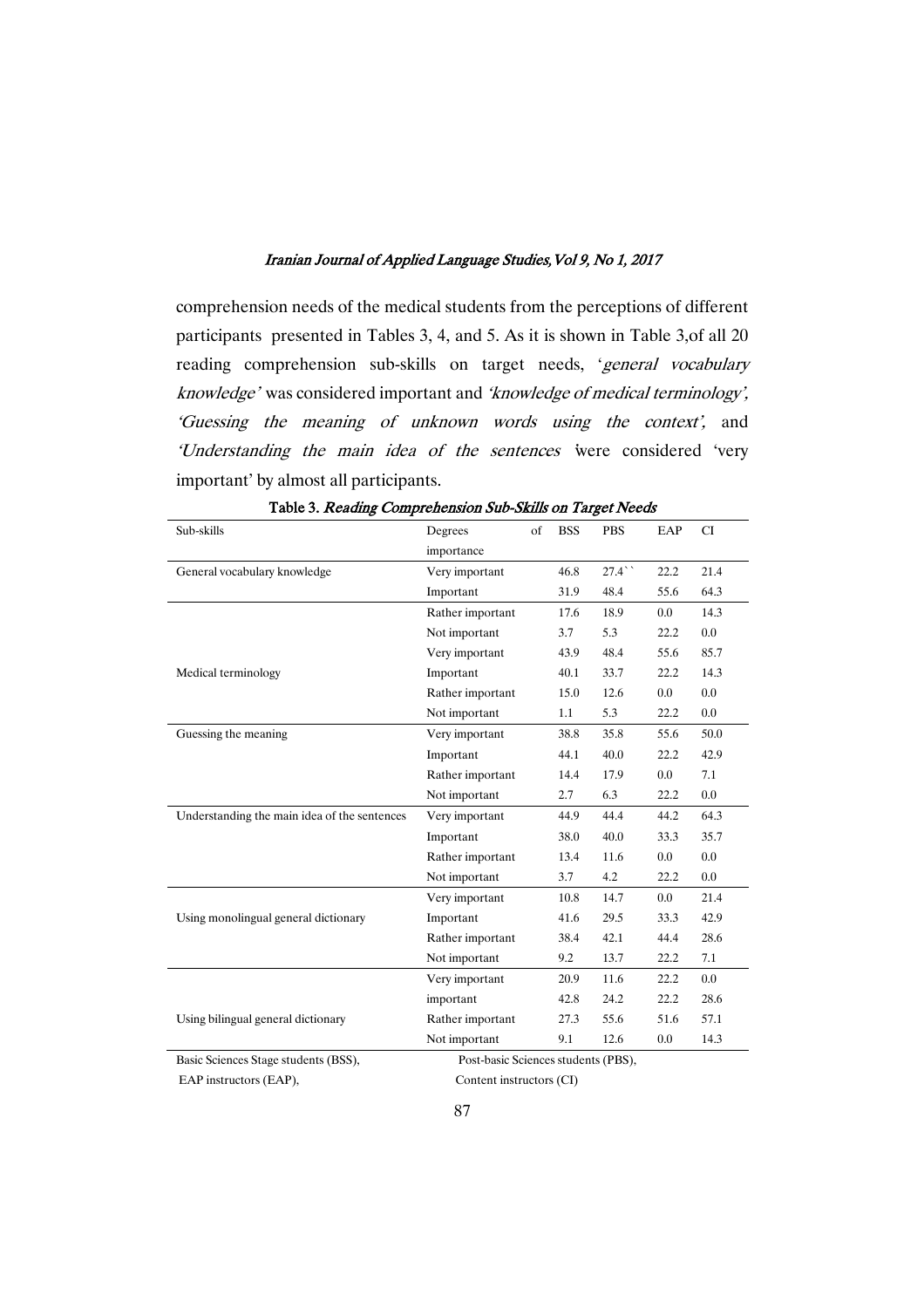However, using dictionaries was considered 'very important' only by a small percentage of the respondents (12.6%). As shown in Table 3, two sub-skills, namely, 'Using monolingual general dictionary' and 'Using bilingual general dictionary' were generally considered as just 'rather important' by almost all four groups.

Meanwhile, 'using monolingual medical dictionaries' and 'using bilingual medical dictionaries' were considered 'very important' by only 19.3% and 17.0% of all participants, respectively. Generally, with regard to other sub-skills as target needs, the perceptions of the respondents were discrepant.

The second part of the questionnaire probed the perceptions of different respondents with respect to medical students' current ability levels in sub-skills reading comprehension. Results indicated that all EAP instructors and almost all content instructors believed that medical students are not good at any of these sub-skills. Overall, according to the perceptions of different respondents, medical students' ability in comprehension medical reading passages is not good, and they need improvement. Tables 4 and 5 show the present reading comprehension ability of the medical students from different stakeholders' viewpoints.

| <b>Present Reading Comprehension Abilities of Medical Students</b> |            |            |      |      |  |
|--------------------------------------------------------------------|------------|------------|------|------|--|
| Sub-skills                                                         | <b>BSS</b> | <b>PBS</b> | EAP  | CI   |  |
| Critically evaluating what is read                                 | 42.9       | 46.2       | 851  | -75  |  |
| Underlying critical information text                               | 34.3       | - 34       | 88   | 72.  |  |
| Familiarity with different genres like books and articles          | 29.2       | 35.4       | 66.1 | 35.7 |  |

Reading articles on medicine 31.2 43.2 55.1 35.7

Table 4. Agreement on Students' Need for Improvement among Different Respondents on

As indicated in Table 4, a high percentage of the respondents especially EAP instructors believed that medical students needed to improve their ability in the following four sub-skills: 'Critically evaluating what is read', 'Underlying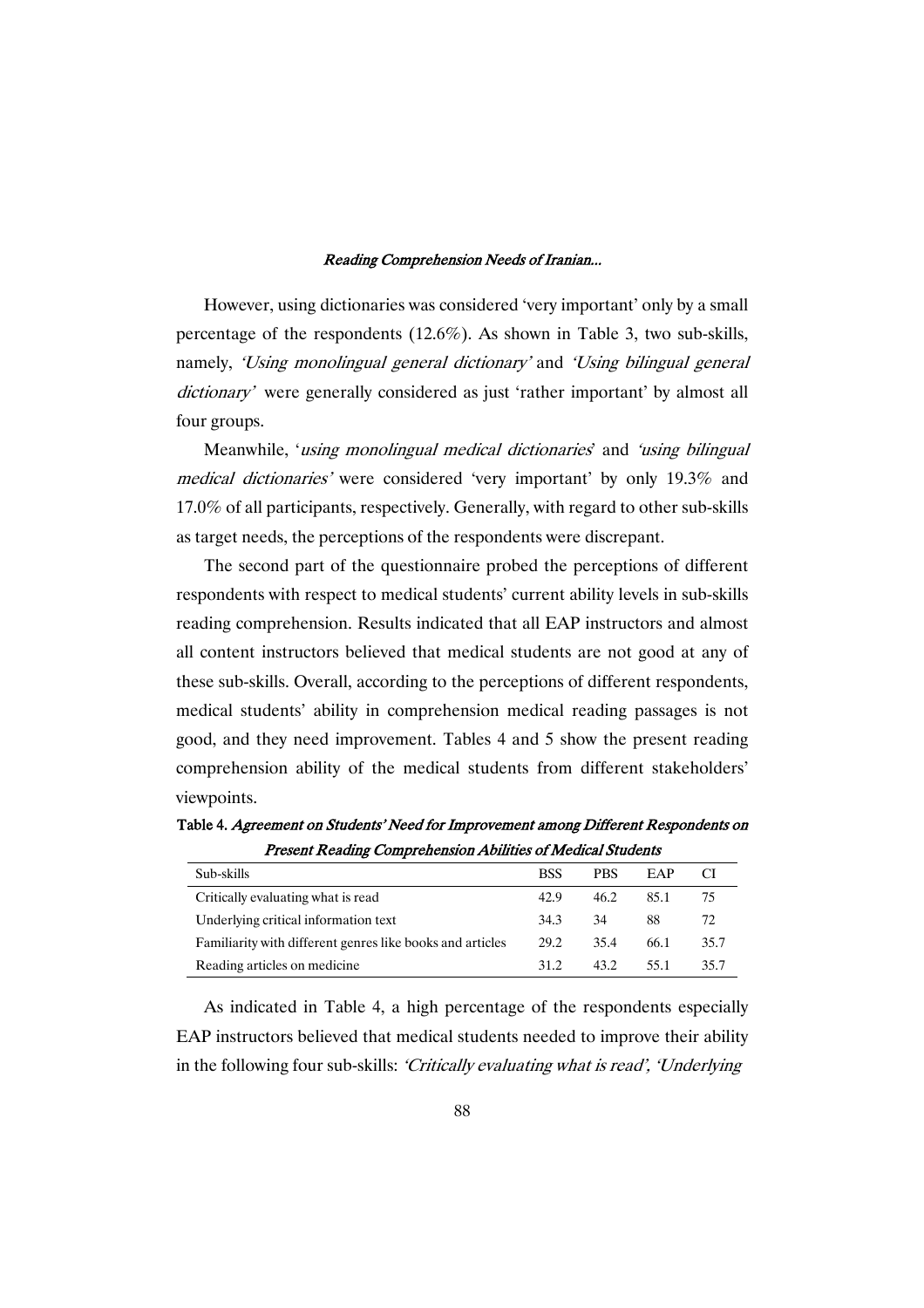critical information text', 'Familiarity with different genres like books and articles', and 'Reading articles on medicine'.

Meanwhile, as Table 5 shows, there was a discrepancy among the perceptions of the respondents with six sub-skills concerning present reading comprehension needs of medical students.

| Sub-skills        | Students' abilities |            |            | Stakeholders' ideas (%) |           |
|-------------------|---------------------|------------|------------|-------------------------|-----------|
|                   |                     | <b>BSS</b> | <b>PBS</b> | EAP                     | <b>CI</b> |
| Setting purpose   | None                | 4.8        | 8.4        | 0.0                     | 7.1.      |
| for reading       | Not good            | 11.2       | 8.4        | 55.6                    | 42.9      |
|                   | Needs improvement   | 47.3       | 43.2       | 44.4                    | 42.9      |
|                   | Able                | 28.2       | 24.2       | 0.0                     | 0.0       |
|                   | Good                | 8.5        | 15.8       | 0.0                     | 7.1       |
| Previewing the    | None                | 5.9        | 6.3        | 0.0                     | 21.4      |
| text before       | Not good            | 20.7       | 15.8       | 55.6                    | 28.6      |
| reading           | Needs improvement   | 29.8       | 30.5       | 44.4                    | 35.7      |
|                   | Able                | 36.7       | 37.9       | 0.0                     | 14.3      |
|                   | Good                | 6.9        | 9.5        | 0.0                     | 0.0       |
| Skimming the text | None                | 4.3        | 6.3        | 0.0                     | 0.0       |
|                   | Not good            | 18.1       | 10.5       | 55.6                    | 57.1      |
|                   | Needs improvement   | 39.4       | 38.9       | 44.4                    | 14.3      |
|                   | Able                | 27.1       | 33.7       | 0.0                     | 21.4      |
|                   | good                | 10.1       | 9.5        | 0.0                     | 7.1       |
| Scanning the text | None                | 4.8        | 9.5        | 22.2                    | 28.6      |
|                   | Not good            | 25.5       | 21.1       | 33.3                    | 42.9      |
|                   | Needs improvement   | 36.7       | 33.7       | 44.4                    |           |
|                   | Able                | 26.1       | 27.4       | 0.0                     | 28.6      |
|                   | good                | 6.9        | 8.4        | 0.0                     | 0.0       |
| Understanding the | None                | 3.2        | 5.3        | 22.2                    | 14.3      |
| main idea of the  | Not good            | 12.8       | 12.6       | 77.8                    | 50.0      |
| sentences         | Needs improvement   | 41.2       | 37.9       | 0.0                     | 28.6      |
|                   | Able                | 34.2       | 33.7       | 0.0                     | 7.1       |
|                   | good                | 8.6        | 10.5       | 0.0                     | 0.0       |
| Guessing the      | None                | 3.8        | 2.1        | 22.2                    | 7.1       |
| meaning of        | Not good            | 17.2       | 13.7       | 55.6                    | 42.9      |
| unknown words     | Needs improvement   | 38.2       | 48.4       | 22.2                    | 50.0      |
|                   | Able                | 37.1       | 27.4       | 0.0                     | 0.0       |
|                   | good                | 3.8        | 8.4        | 0.0                     | 0.0       |

Table 5. Differences among Respondents Regarding the Present Reading Comprehension Abilities of Medical Students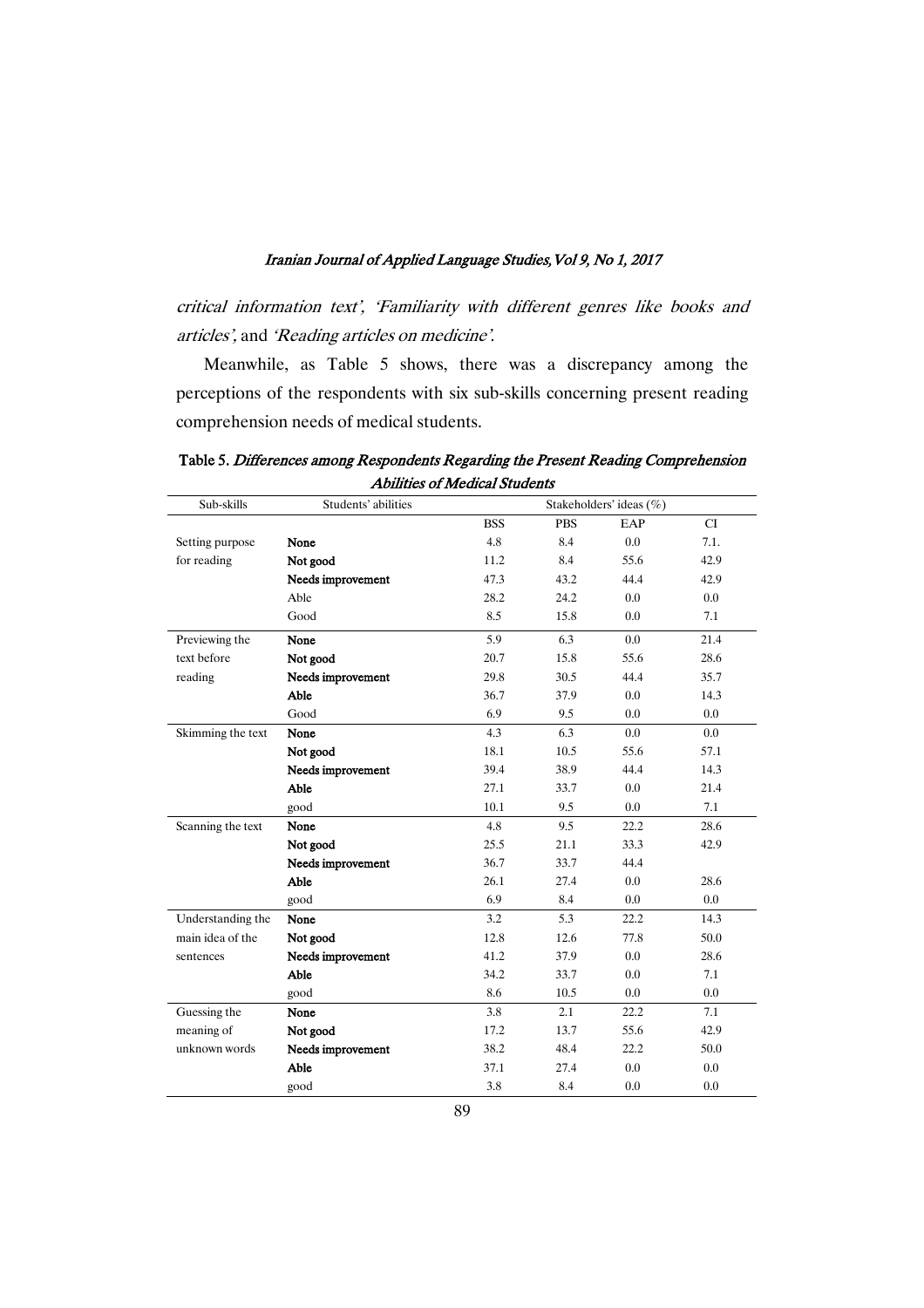Concerning the second research question and to find out whether there were any statistically significant differences among the four groups of respondents regarding their perceptions of the target reading comprehension needs of medical students, a Kruskal Wallis test was run. It should be noted that the rationale for using a Kruskal Wallis test was that the data were not normally distributed. The results (Table 6) indicate that there was a statistically significant difference among the perception of the groups with regard to the target reading comprehension needs of medical students  $(H(3)= 10.28, p=$ 0.01), with a mean rank of 147 for basic sciences students, 142 for post basic sciences students,182 for EAP instructors, and 215 for content instructors.

Furthermore, to find out whether there were any statistically significant differences in the perceptions of the stakeholders with regard to the present reading comprehension needs of medical students, a Kruskal Wallis test was run. The results in Table 6pointed to significant differences among the perception of the groups with regard to the present reading comprehension needs of medical students  $(H(3)=28.4, p=0.01)$ , with a mean rank of 150.22 for basic sciences students, 16.40 for post basic sciences students, 34.00 for EAP instructors, and 78.29 for content instructors.

|              |            |             |      | Mean Rank  |            |        |        |  |  |  |
|--------------|------------|-------------|------|------------|------------|--------|--------|--|--|--|
|              | Chi-Square | Degrees of  | Sig  | <b>BSS</b> | <b>PBS</b> | EAP    | СI     |  |  |  |
|              | (H)        | Freedom(df) |      |            |            |        |        |  |  |  |
| Target       | 10.28      | 3           | .016 | 147.19     | 142.59     | 182.22 | 215.86 |  |  |  |
| <b>Needs</b> |            |             |      |            |            |        |        |  |  |  |
| Present      | 28.4       | 3           | .001 | 150.22     | 160.40     | 34.00  | 78.29  |  |  |  |
| Needs        |            |             |      |            |            |        |        |  |  |  |

Table 6. Difference among Respondents on the Students' Target and Present Reading Comprehension Needs according to Kruskal Wallis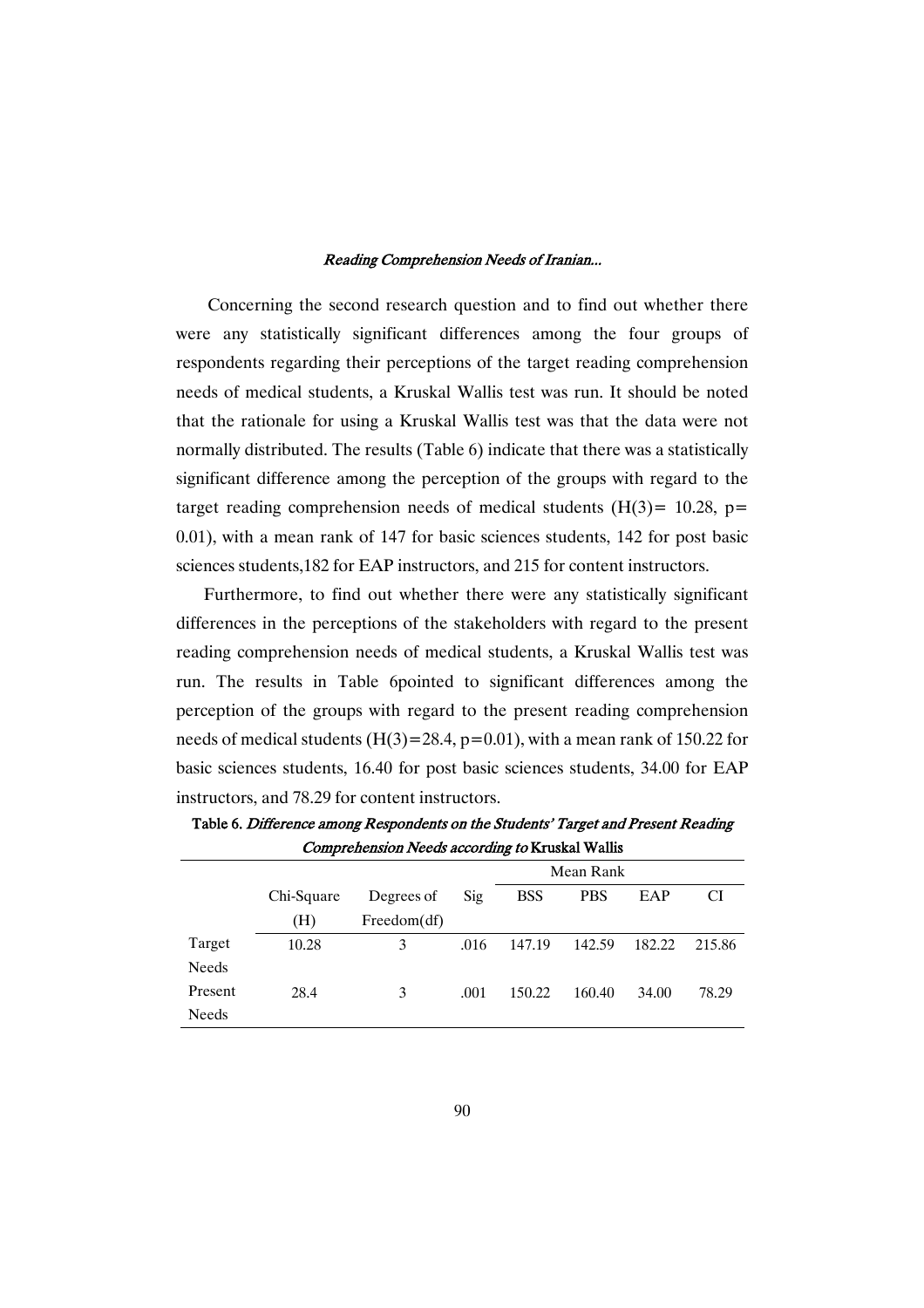The third research question aimed to find out whether medical students with different proficiency levels have significantly different target and present reading comprehension needs. The results of the Kruskal Wallis test (Table 7) indicated that target reading comprehension needs of medical students with different proficiency levels were not significantly different  $(H(3)=6.53)$ , p=0.08), with mean ranks of 138.75 for the beginner students, 130.13, 149.39, and 175.47 for elementary, pre-intermediate, and upper-intermediate students, respectively.

Moreover, to find out whether there were any statistically significant differences among the present reading comprehension needs of medical students with different proficiency levels, a Kruskal Wallis test was run. The results of the test (Table 7) indicated that there wasn't any statistically significant difference among the present reading comprehension needs of medical students with different proficiency levels  $(H(3)=14.08, p=0.61)$ , with a mean rank of 156 for beginners, 151 for elementary learners, 131 for preintermediate learners, and 187 for upper-intermediate learners.

| <b>FIULICIEILY LEVEIS</b> |        |            |      |           |            |              |              |  |
|---------------------------|--------|------------|------|-----------|------------|--------------|--------------|--|
|                           |        |            |      | Mean Rank |            |              |              |  |
|                           | Chi-   | Degrees of | Sig  | Beginners | Elementary | Pre-         | Upper        |  |
|                           | Square | Freedom    |      |           |            | intermediate | intermediate |  |
|                           | (H)    | (df)       |      |           |            |              |              |  |
| Target                    | 6.53   | 3          | .088 | 138.75    | 130.13     | 149.39       | 175.47       |  |
| Needs                     |        |            |      |           |            |              |              |  |
| Present                   | 14.08  | 3          | .061 | 156.11    | 151.59     | 131.68       | 187.65       |  |
| needs                     |        |            |      |           |            |              |              |  |

Table 7. Target Reading Comprehension Needs of Medical Students with Different  $P_{\text{max}}$ Colores Levels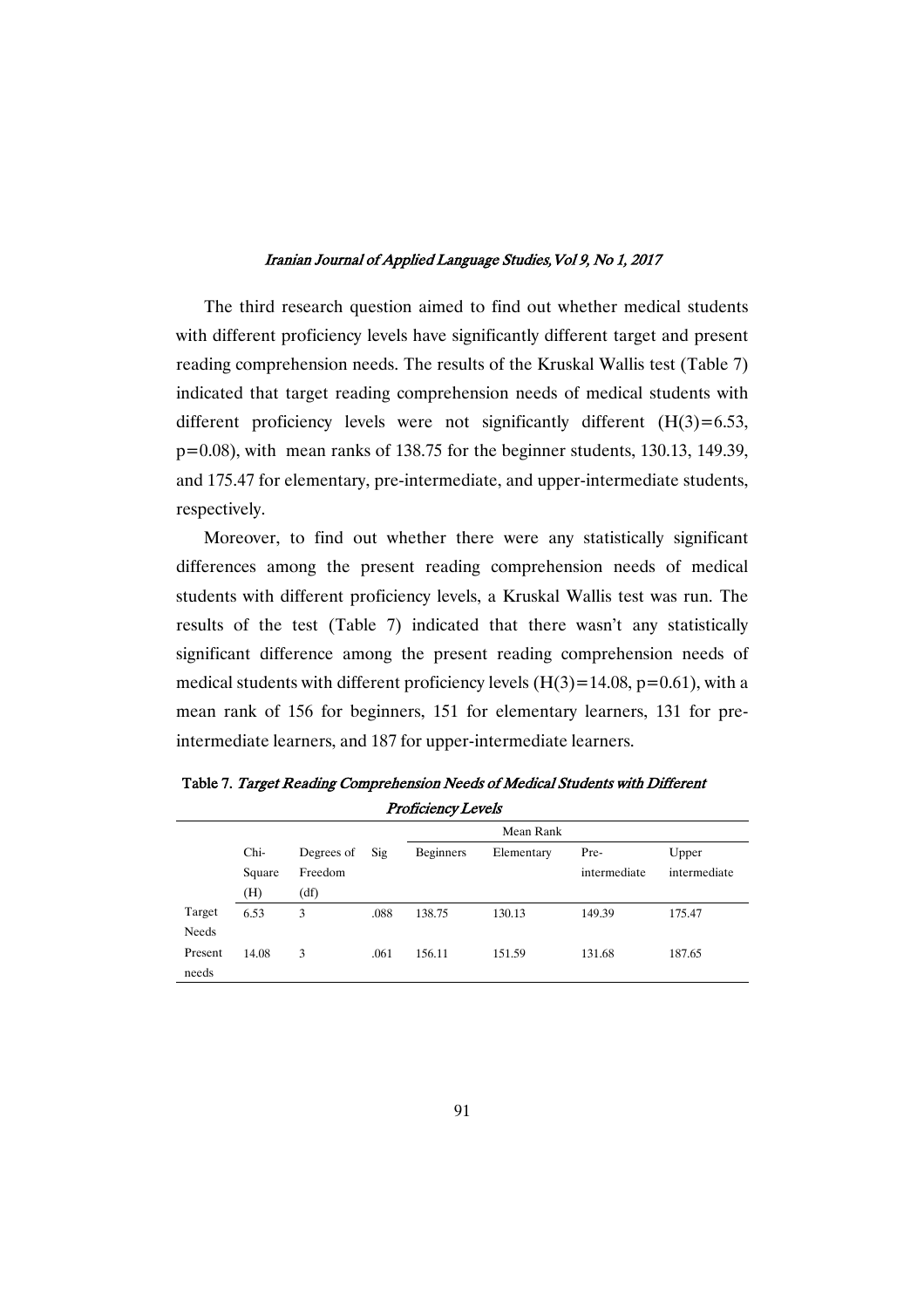## 4. Discussion and Conclusions

The present study was carried out to develop a profile of present and target reading comprehension needs of Iranian medical students. To this end, the perceptions of different stakeholders were obtained. Of all 20 sub-skills and activities as target reading comprehension needs, four sub-skills namely: 'general vocabulary knowledge', 'knowledge of medical terminology', 'Guessing the meaning of unknown words using the context', and 'Understanding the main idea of the sentences' were considered as either 'important' or 'very important' by almost all respondents. The findings of the present study are partly in line with those of Atai and Nazari (2011) who reported that all 20 subskills including the above mentioned four sub-skills were considered important or very important by almost all participants. The present findings also showed that 'limited knowledge of vocabulary' was an important problem in understanding EAP medical texts, which is in agreement with the findings by Rostami and Zafarghandi (2014) who reported that vocabulary is among the main important areas in EAP context. This finding implies that vocabulary knowledge along with understanding the main idea are considered to play an important role in assisting the learners to better comprehend reading passages. This could be justified by the fact that the participants believe that lexicon carry much of the reading meaning with them. Moreover, the present findings showed that in the target needs section, there is a gravitation of the attention of the respondents to sub-skills which deal with vocabulary, suggesting the participants find vocabulary an important factor in better comprehension of medical texts in English. This finding is supported by Robinson (1991) who states that many people believe that vocabulary especially terminology is a crucial factor in ESP. However, surprisingly 'using dictionaries' was not considered very important in better comprehension of medical passages. It can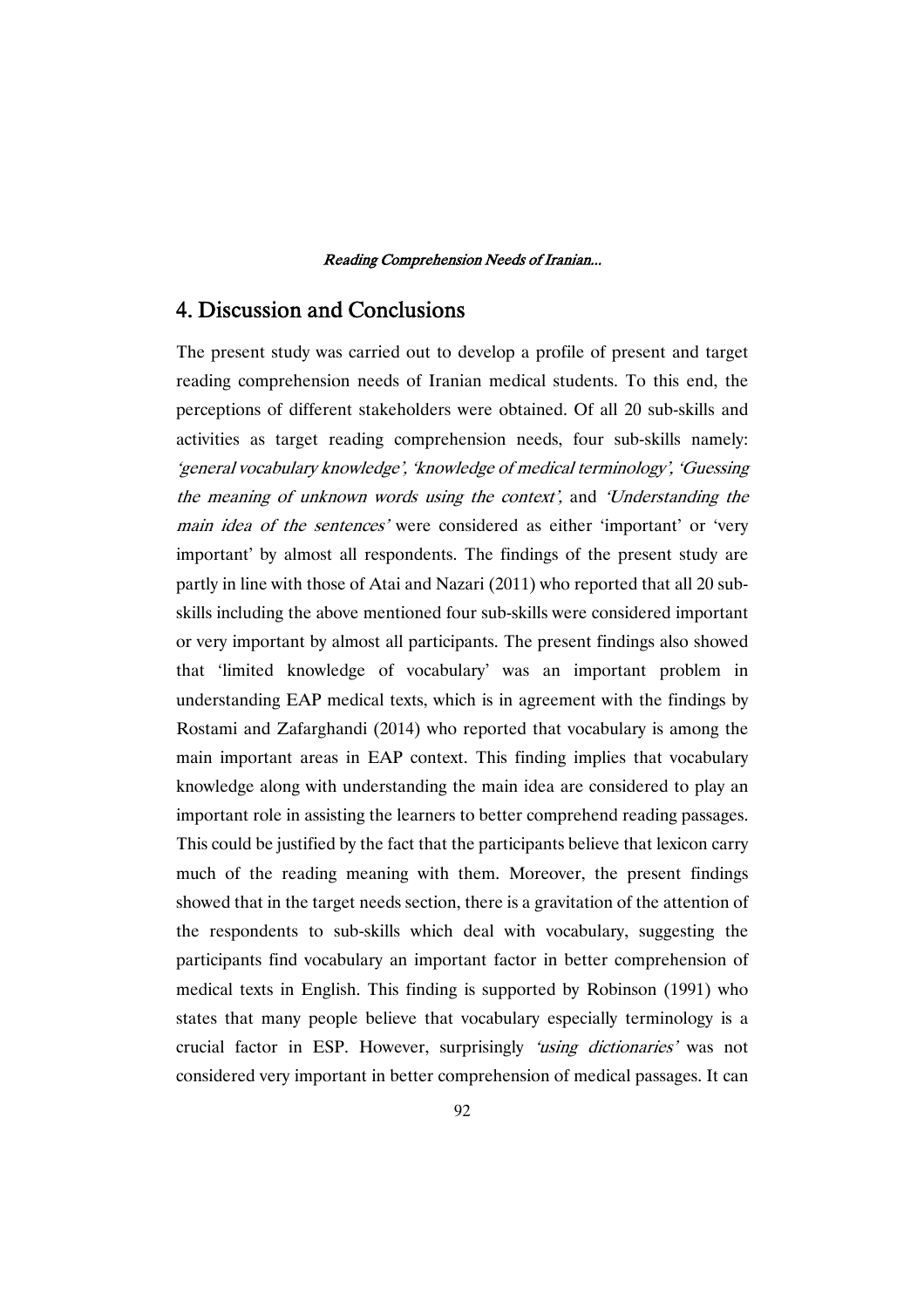be concluded that although 'words' are considered important in reading comprehension for medical students, other solutions rather than dictionary should be utilized.

Regarding the present reading comprehension needs of the medical students, most participants believed that medical students need improvement in 'Critically evaluating what is read' and 'Underlying critical information text', which suggests that respondents think that medical students do not manipulate the depth and underlying layer of meaning while reading. Their need for improvement in 'Familiarity with different genres like books and articles' and 'Reading articles on medicine' can be explained by the point that students' reading is limited mostly to some prescribed textbooks. Therefore, by providing students with different genres and medical articles, we can be hopeful to help them develop better reading comprehension skills.

Eslami (2010) and Dehnad et al. (2014) found that there was a discrepancy between the perceptions of EAP learners and instructors; however, in the present study, instructors and learners showed similar perceptions with regard to some sub-skills and discrepant ones concerning some others as shown in Tables 3-7. Therefore, the results of the present study are partly in line with those of other studies conducted in other disciplines and partly different which implies that many more studies employing different sources and approaches can enrich our understanding of the weak and strong points in reading comprehension status among Iranian students.

The results also showed that target and present reading comprehension needs and abilities of medical students do not significantly differ across different proficiency levels. It is, then, concluded that reading comprehension problems among Iranian medical students is not only related to linguistic elements but to non-linguistic factors as well. For example, as Robinson (1991)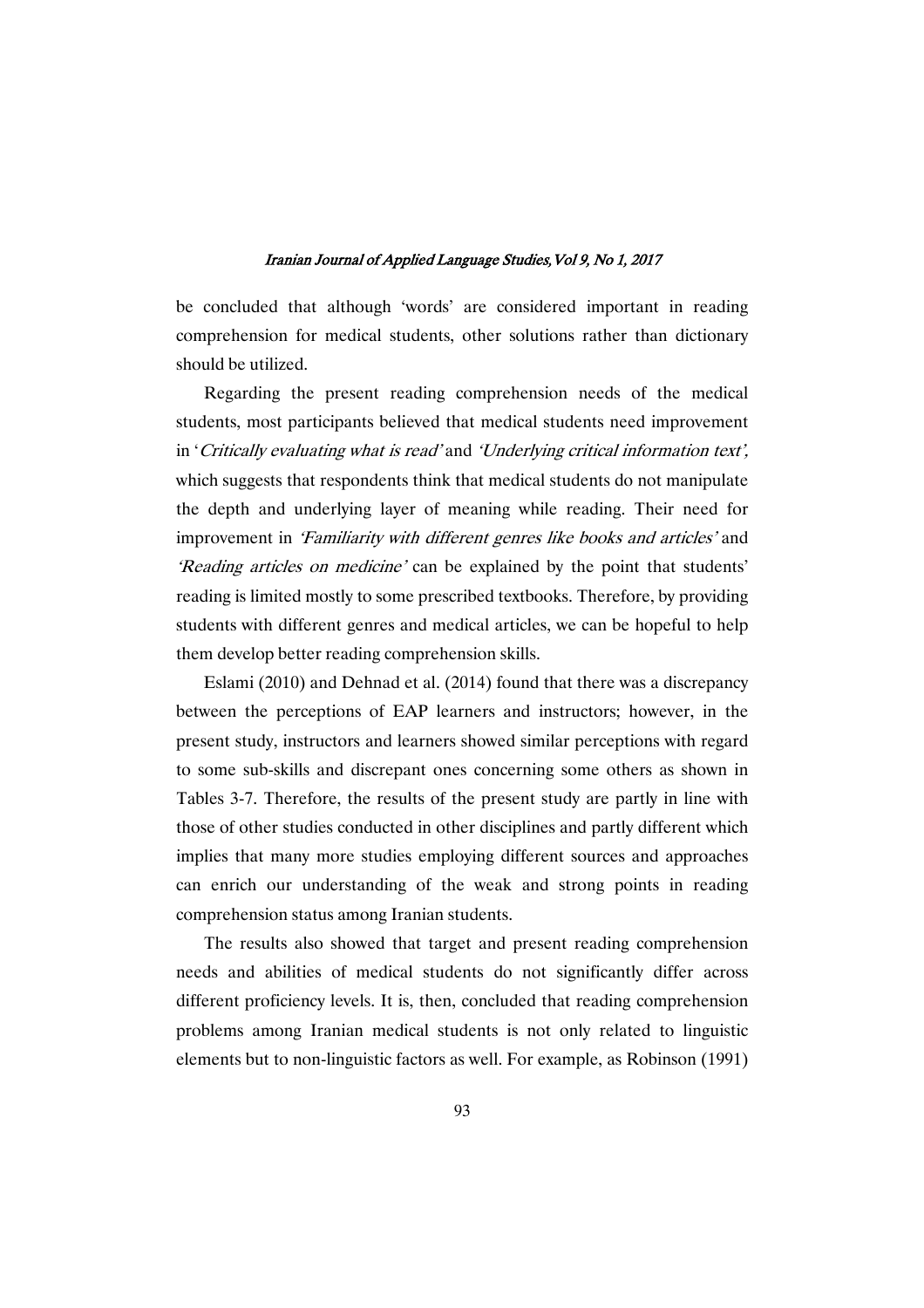believes, factors such as motivation and specialism are influential in ESP courses. In other words, how motivated students are in learning through ESP and/or how experienced they are in their specialism can have a great influence in their successfulness. Therefore, identifying factors which may take role in impeding reading comprehension among Iranian students can be an important step in removing the problems, and helping students improve their reading comprehension ability.

As Hutchinson and Waters (1987) argue, the findings of needs analysis studies can create the basis for curriculum development, syllabus design, materials development, and materials evaluation. Considering the Iranian government's much financial investment in EAP courses (Eslami 2010), the results of the present study offer implications for curriculum designers and material developers to renew the EAP courses and improve reading comprehension instruction for Iranian medical students. Moreover, EAP teachers may benefit from the findings to modify and update their teaching strategies in the course of teaching different EAP reading materials to medical students.

In the present study, much of the data were collected using questionnaire that can be a reason for inconsistencies in the findings. Therefore, and according to Long (2005), to avoid the inconsistencies triangulated studies and cross checking of data are suggested. Therefore, a triangulation needs analysis study is suggested so that by employing different sources and methods and the participation of different stakeholders, the reading comprehension needs and problems of Iranian medical students may be identified.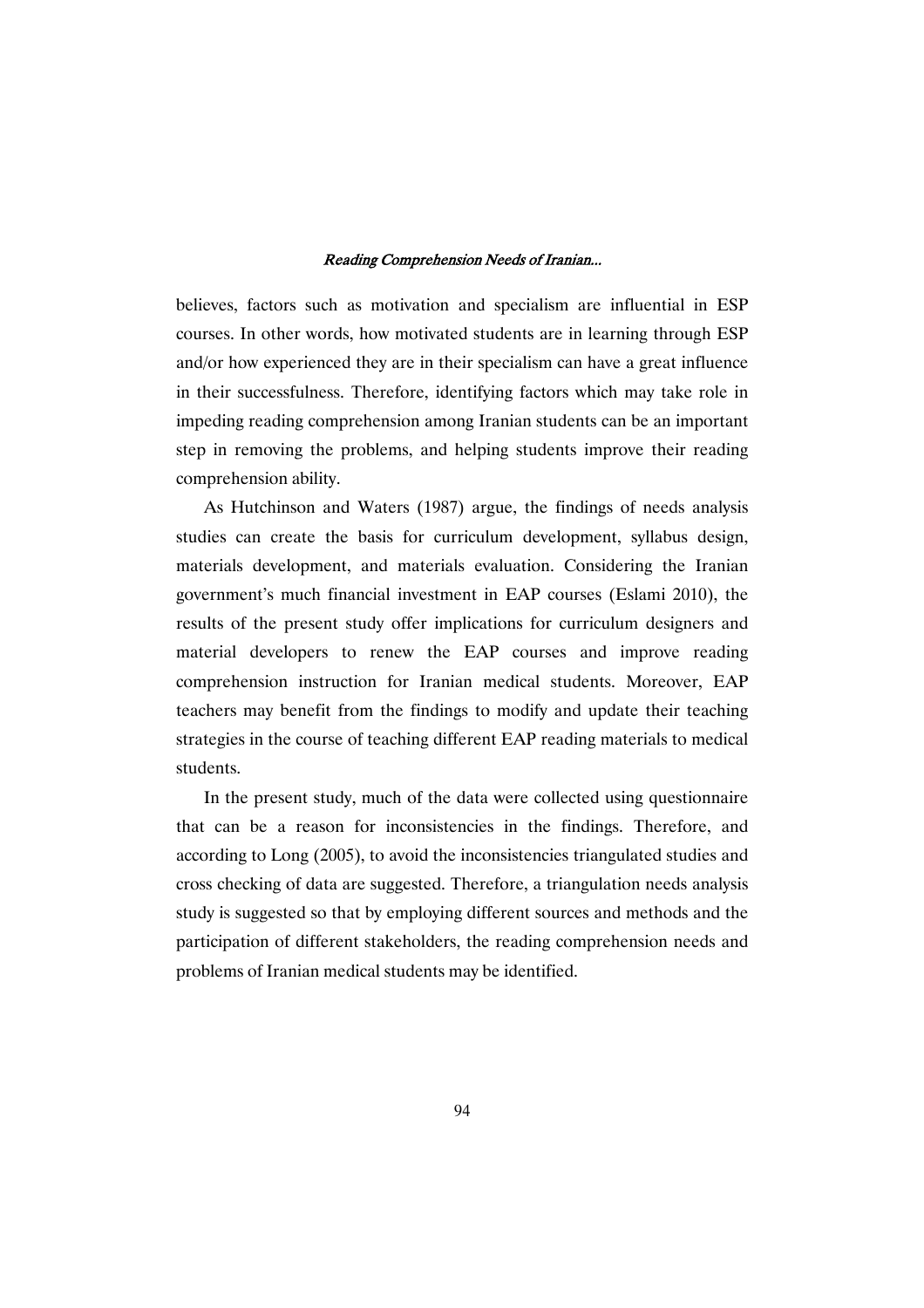## References

- Atai, M. R. , & Anbarshahi, S. (2003). The impact of the explicit instruction of the frequent grammatical patterns of ESM written discourse on ESP students reading comprehension. Iranian Journal of Applied Linguistics, 10(1), 115-132.
- Atai, M. R., & Nazari, O. (2011). Exploring reading comprehension needs of Iranian EAP students of health information management (HIM): A triangulated approach. System, <sup>39</sup>(1), 30-43.
- Atai, M. R., & Shoja, L. (2011). A triangulated study of academic language needs of Iranian students of computer engineering: Are the courses on track? RELC Journal, <sup>42</sup>(3), 305-323.
- Bachman, L. F., & Palmer, A. S. (1996). Language testing in practice: Designing and developing useful language tests (Vol. 1). New York: Oxford University Press.
- Bosher, S., & Smalkoski, K. (2002). From needs analysis to curriculum development: Designing a course in health-care communication for immigrant students in the USA. English for specific purposes, <sup>21</sup>(1), 59-79.
- Dehnad, A., Bagherzadeh, R., Bigdeli, S., Hatami, K., & Hosseini, A. F. (2014). Post graduate ESP curriculum: Reading and writing Needs. Acta Medica Iranica, <sup>52</sup>(5), 406.
- Dudley-Evans, T., & St John, M. J. (1998). *Developments in English for specific purposes:* <sup>A</sup> multi-disciplinary approach. Cambridge university press, Cambridge.
- Eslami, Z. R. (2010). Teachers' voice vs. students' voice: A needs analysis approach of English for acadmic purposes (EAP) in Iran. English Language Teaching, <sup>3</sup>(1), 3.
- Ghalandari, S., & Talebinejad, M. R. (2012). Medical ESP textbook evaluation in Shiraz medical college. Education Research Journal, <sup>2</sup>(1), 20-29.
- Hamp-Lyons, L. (2001). English for Academic Purposes. In R. Cartel, & D, Nunan. (Eds.), The Cambridge guide to teach English to speakers of other languages (pp, 126-130). Cambridge: Cambridge University Press
- Hessamy, G., & Mohebi, M. (2014). Perceptions of medical students and EFL instructors of their EAP materials, challenges and implications for Iranian EAP instructors. Journal of Language Teaching and Research, <sup>5</sup>(1), 183-192.
- Howatt, A. P. R., & Widdowson, H. G. (2004). <sup>A</sup> history of ELT. Oxford University Press.
- Hutchinson, T., & Waters, A. (1987). English for specific purposes: <sup>A</sup> learning centered approach. Cambridge: Cambridge University Press.
- Hyland, K. (2006). English for academic purposes: Taylor and Francis.
- Jafari, S. M., & Shokrpour, N. (2012). EAP Students' Reading Motivation of English Academic Expository Texts: A Mixed Methods Design. International Journal of Linguistics, <sup>4</sup>(4), 372.